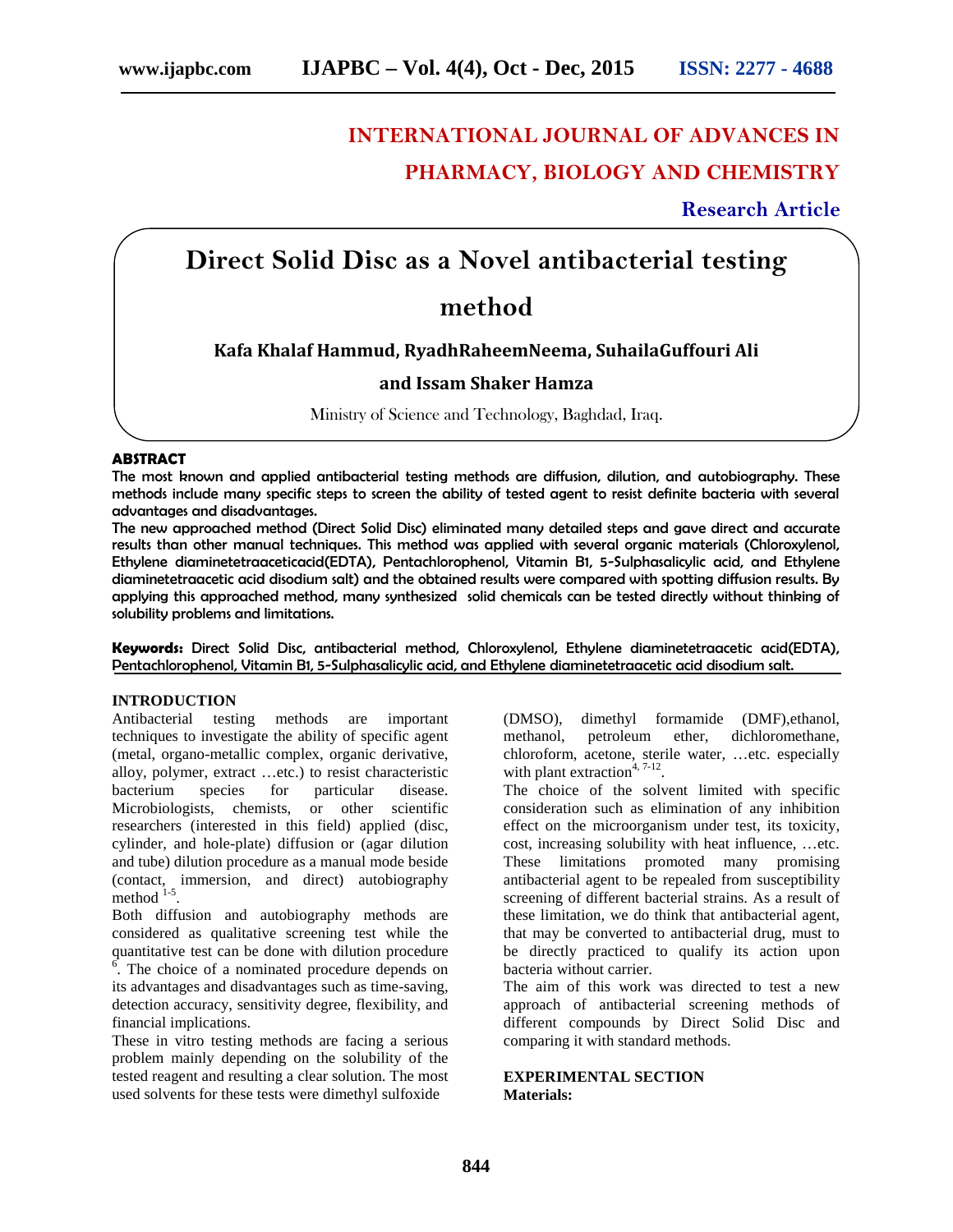Chloroxylenol, Ethylene diaminetetraacetic acid(EDTA), Pentachlorophenol, Vitamin B1, 5- Sulphasalicylic acid, potassium bromide were from BDH. Dimethyl sulfoxide was from Merck. Ethylene diaminetetraacetic acid disodium salt (EDTA disodium salt) was from Hopin& Williams. Sterile water manufactured by Parenteral Drugs (India) limited [Bath no. 3103, Mfg. Feb. 13, Exp. Jan. 16] was registered by Iraqi Ministry of Health with number 405 in 12/01/1997. All tested compounds were used without further purification.

#### **Methods:**

#### **Standard antibacterial methods**:

These antibacterial procedures were performed according to the documented scientific references <sup>13-</sup> .

Five different concentrations (10, 25, 50, 100, and 200) mg/mL of each compound (Vitamin B1, 5- Sulphasalicylic acid, or EDTA-disodium salt) in sterilized water or (chloroxylenol, EDTA, or pentachlorophenol) in DMSO affording a clear solution were prepared.

Mueller- Hinton medium (containing 30% beef infusion, 1.75% casein hydrolysate, 1.7% agar, and 0.15% starch in (w/v) and adjusting to pH 7 at  $25^{\circ}$ C) was used for all tested methods.25 mL of incubated test strain broth at  $37^{\circ}$ C was activated in an incubator after 24 hrs. Pour – plate technique was applied for 0.2 mL of strain inoculation at  $(40-45)$  °C to solidify in Petri plates.

#### **Filter paper disc method:**

Each sterile paper disc was impregnated into a specific solution with known concentration, placed on the surface of the inoculated positive gram (*Staphylococcus aureus*) or negative gram (*Escherichia coli* or *Pseudomonas aeruginosa)* medium. After incubation  $(24 \text{ hrs. at } 35^{\circ}\text{C})$ , the inhibition zone was checked out. Also, sterile water or DMSO was tested with this method to estimate its antibacterial activity.

#### **Holes or wells diffusion method:**

Holes were made by cup-borer that inoculated with the tested solution. 10µL of each used solvent was tested to ensure its antibacterial inhibition zone as zero then the tested solutions were studied against the particular tested bacteria (*Staphylococcus aureus, Escherichia coli,* or *Pseudomonas aeruginosa*).

#### **Spotting diffusion method:**

A spot of 10 μL of the tested solution or solvent on Petri dish was placed on the agar seeded with bacterial inoculums (*Staphylococcus aureus,*

*Escherichia coli,* or *Pseudomonas aeruginosa*) under inspection, allowed to be absorbed, and incubated for 24 hrs.

#### **Our novel method (Direct Solid Disc):**

Each tested compound was weighted, compressed with 15 tons manual hydraulic press, that used with FTIR analysis, to form a disc with 1.3cm in diameter, and placed on the bacterial inoculum medium. If the obtained disc fractured, a few milligrams(2mg) of high purity potassium bromide were added then the obtained mixture compressed.

The inhibition zone (in mm) was measured for each applied method after allowing the Petri dishes to be settled down to affirm the diffusion in the medium.

#### **RESULTS AND DISCUSSION**

In many national and international published scientific works, hole or paper disc diffusion and dilution methods were applied to evaluate the antibacterial activity of newly prepared compounds with different functional groups $12, 17-23$ .

According to our observation, the main problem that faced many researchers here in Iraq and other countries is how to get a clear solution containing the target compound to qualify its antibacterial activity against particular human pathogenic bacteria $24-27$ . Many derivatives were cancelled from antibacterial assessments for this reason.

A Spanish scientific group pressed of 0.05g hydroxyapatite and nanosilver-hydroxyapetite composite with 100 MPa to form 8 mm in diameter pellets and located each pellets at the centre of Petri plate to investigate their action against Gram-positive and Gram-negative bacteria. Their results ranged from(17-18) mm and the researchers considered their materials as strongly active antibacterial and biomaterial against *Staphylococcus aureus*, *Pneumococcus*, and *Escherichia coli* and can be used in implant and reconstructive surgery applications. The choice of this method due to the suspension formation of the tested materials $^{28}$ .

In this work, several primary points have been taken in our consideration and setup as below:

- 1. The selection of compounds was mainly depended on their known antibacterial activity (not newly prepared) and these compounds were supplied from familiar trusted companies with high purity.
- 2. Some of the selected compounds were soluble in water while the others were insoluble (soluble in DMSO) to verify the solubility in water on inspected bacteria.
- 3. The ability of these compounds to form a disc without smashing was checked. Also, the need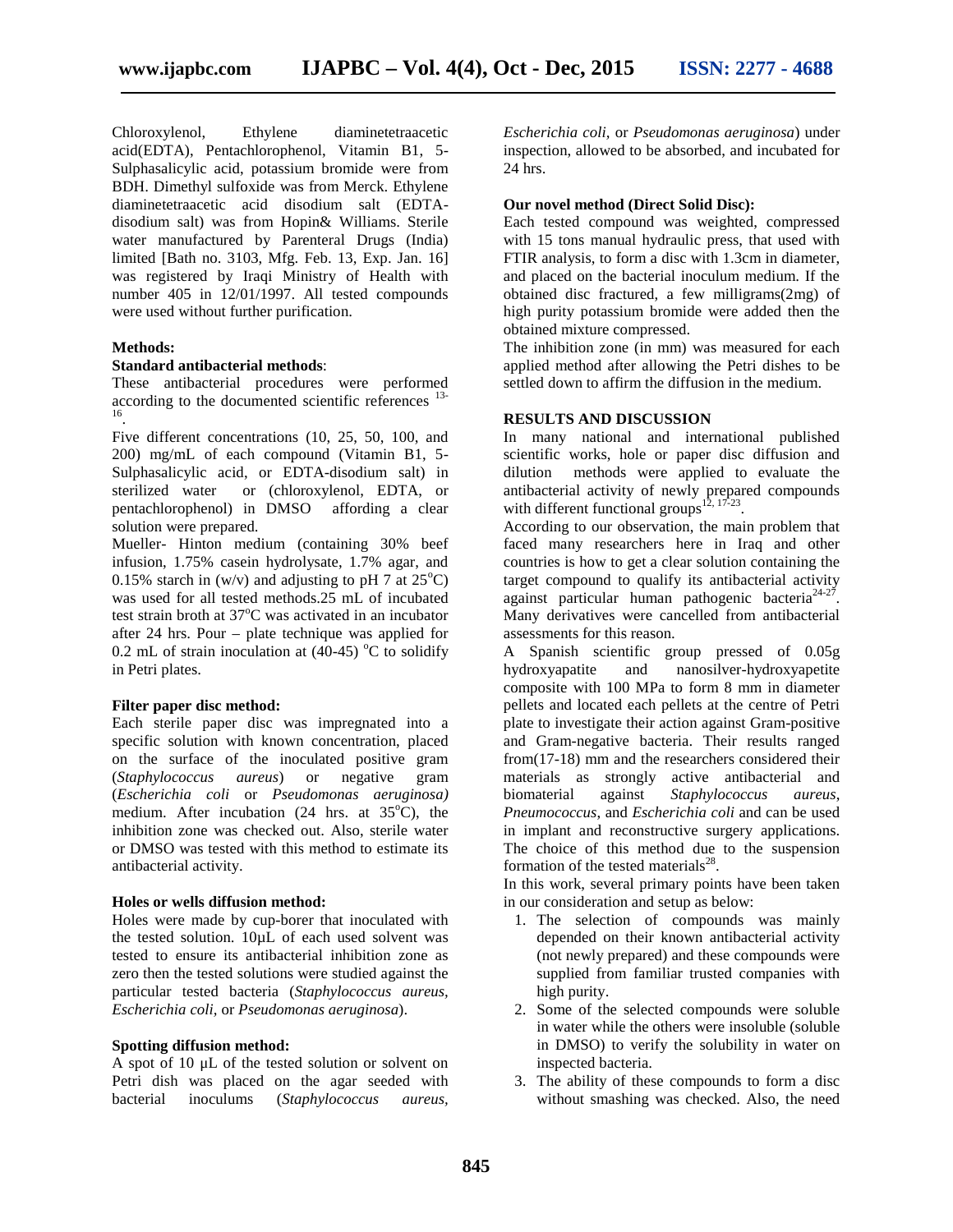to mix potassium bromide with the fractured disc was tested.

- 4. For the above point (3), an initial antibacterial testing of potassium bromide disc against all selected bacteria was done and gave a encourage result (no inhibition zone).
- 5. The choice of potassium bromide depends on a simple fact that any added materials to a specific antibacterial agent have to be non- inhibited zone against the particular bacterium species and not nutritive to the tested bacteria.
- 6. Several elementary antibacterial tests with VitaminB1 (Soluble in water) with and without potassium bromide against all tested bacteria were performed and showed no significant changes in inhibition zone.
- 7. Also, Vitamin B1 with filter paper disc, well agar, and spotting diffusion methods was a preliminary selection to appoint the nearest method to our newly approached method (Direct Solid Disc). In this point, our opinion gathered that spotting diffusion method is the nearest method to our approach.
- 8. For water soluble compound, first direct solid disc experiments showed that using one Petri dish for more than one disc gave confused observation as a result of inhibition overlapping.

Scheme -1- summarizes the differences between the standard antibacterial and our approached procedures. It shows that our newly procedure eliminated many workable steps starting from choosing non-toxic solvent for preparing clear solution (with important character of permitting bacterial growth) to other feasible steps of hole-plate, filter paper disc, or spotting diffusion method.

Table -1- shows the inhibition zone of three compounds (chloroxylenol, EDTA, or pentachlorophenol) soluble in DMSO by applying spotting diffusion method. Also, Table -2- shows the inhibition zone of three compounds (Vitamin B1, 5- Sulphasalicylic acid, or EDTA-disodium salt) soluble in sterile water by applying spotting diffusion method.

By applying the new direct solid disc approach, more significant results were observed as shown in tables - 3- and -4-. From the tables (1-4), it can be noticed that this novel applied method (Direct Solid Disc) was more detectable of the tested material with accuracy and precision in antibacterial screening subject than the spotting method results. Also, it can be concluded that this (Direct Solid Disc) gave a direct visual illustrative image of any tested material with its known weight as applied in this method and shown in figures (1 and 2).



**Scheme -1 Direct Solid Disc and standard antibacterial testing procedures.**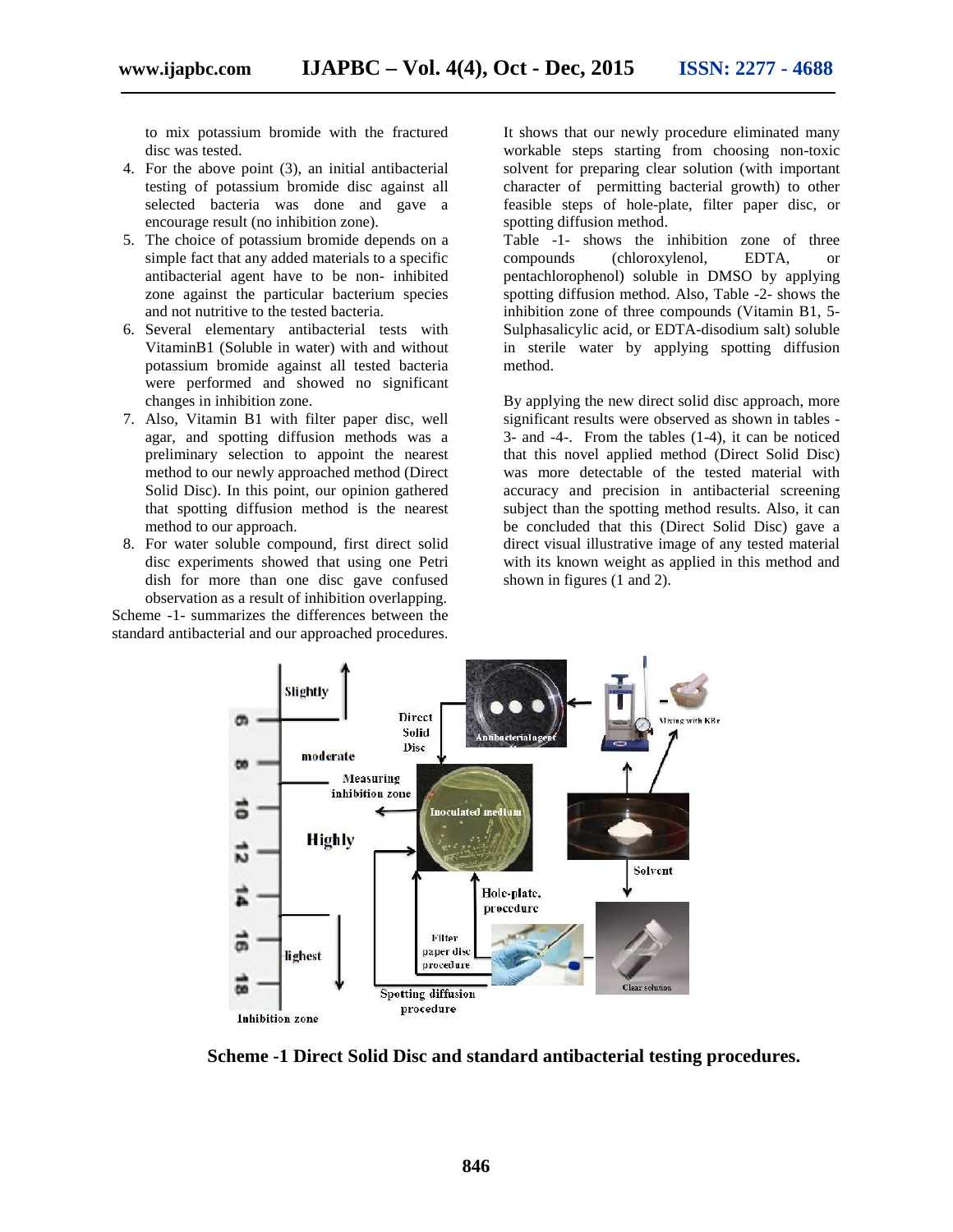|                                     | Concentration,<br>$\mathbf{mg}/\mathbf{mL}$ | Inhibition zone, mm             |                            |                           |
|-------------------------------------|---------------------------------------------|---------------------------------|----------------------------|---------------------------|
| $\operatorname{Compound}$<br>symbol |                                             | <b>Staphylococcus</b><br>aureus | <b>Escherichia</b><br>coli | Pseudomonas<br>aeruginosa |
|                                     | 200                                         | 35                              | 20                         | 34                        |
|                                     | 100                                         | 31                              | 25                         | 32                        |
|                                     | 50                                          | 28                              | 19                         | 30                        |
| $\mathbf A$                         | 25                                          | 16                              | 14                         | 16                        |
|                                     | 10                                          | 15                              | 14                         | 17                        |
| $\bf{B}$                            | 200                                         | 35                              | $40\,$                     | 16                        |
|                                     | 100                                         | 32                              | 35                         | $\overline{33}$           |
|                                     | 50                                          | 31                              | $30\,$                     | 30                        |
|                                     | 25                                          | 25                              | 25                         | 35                        |
|                                     | 10                                          | 20                              | 20                         | 20                        |
| $\mathbf C$                         | 200                                         | 40                              | 32                         | 45                        |
|                                     | 100                                         | $\overline{37}$                 | 20                         | 40                        |
|                                     | 50                                          | 40                              | 27                         | 36                        |
|                                     | 25                                          | 40                              | 28                         | 43                        |
|                                     | 10                                          | 40                              | 26                         | 40                        |

**Table 1 Spotting diffusion results of chloroxylenol, EDTA, or pentachlorophenol soluble in DMSO.**

A: Ethylene diaminetetraacetic acid (EDTA); B: Chloroxylenol; C: Pentachlorophenol

| Table 2                                                                                         |
|-------------------------------------------------------------------------------------------------|
| Spotting diffusion results of Vitamin B1, 5-Sulphasalicylic acid, or EDTA-disodium salt soluble |
| in sterile water.                                                                               |

| Compound     | Concentration,<br>mg/mL | Inhibition zone, mm      |                  |                           |
|--------------|-------------------------|--------------------------|------------------|---------------------------|
| symbol       |                         | Staphylococcus<br>aureus | Escherichia coli | Pseudomonas<br>aeruginosa |
| D            | 200                     | 20                       | $\ast$           | 15                        |
|              | 100                     | 17                       | $\ast$           | $\ast$                    |
|              | 50                      | $\ast$                   | $\ast$           | $\ast$                    |
|              | 25                      | $\ast$                   | $\ast$           | $\frac{1}{2}$             |
|              | 10                      | $\ast$                   | $\ast$           | $\frac{1}{2}$             |
| E            | 200                     | 30                       | 28               | 33                        |
|              | 100                     | 25                       | $22\,$           | $28\,$                    |
|              | 50                      | 22                       | $22\,$           | 25                        |
|              | 25                      | 15                       | 16               | 19                        |
|              | 10                      | $\ast$                   | $\ast$           | $\frac{1}{2}$             |
| $\mathbf{F}$ | 200                     | 21                       | 13               | $\ast$                    |
|              | 100                     | 17                       | 15               | $\ast$                    |
|              | 50                      | 14                       | 13               | $\ast$                    |
|              | $\overline{25}$         | 17                       | 11               | $\frac{1}{2}$             |
|              | $10\,$                  | 13                       | $*$              | $\ast$                    |

**D: Vitamin B1; E: EDTA-disodium salt; F: 5-Sulphasalicylic acid \* no inhibition was observed.**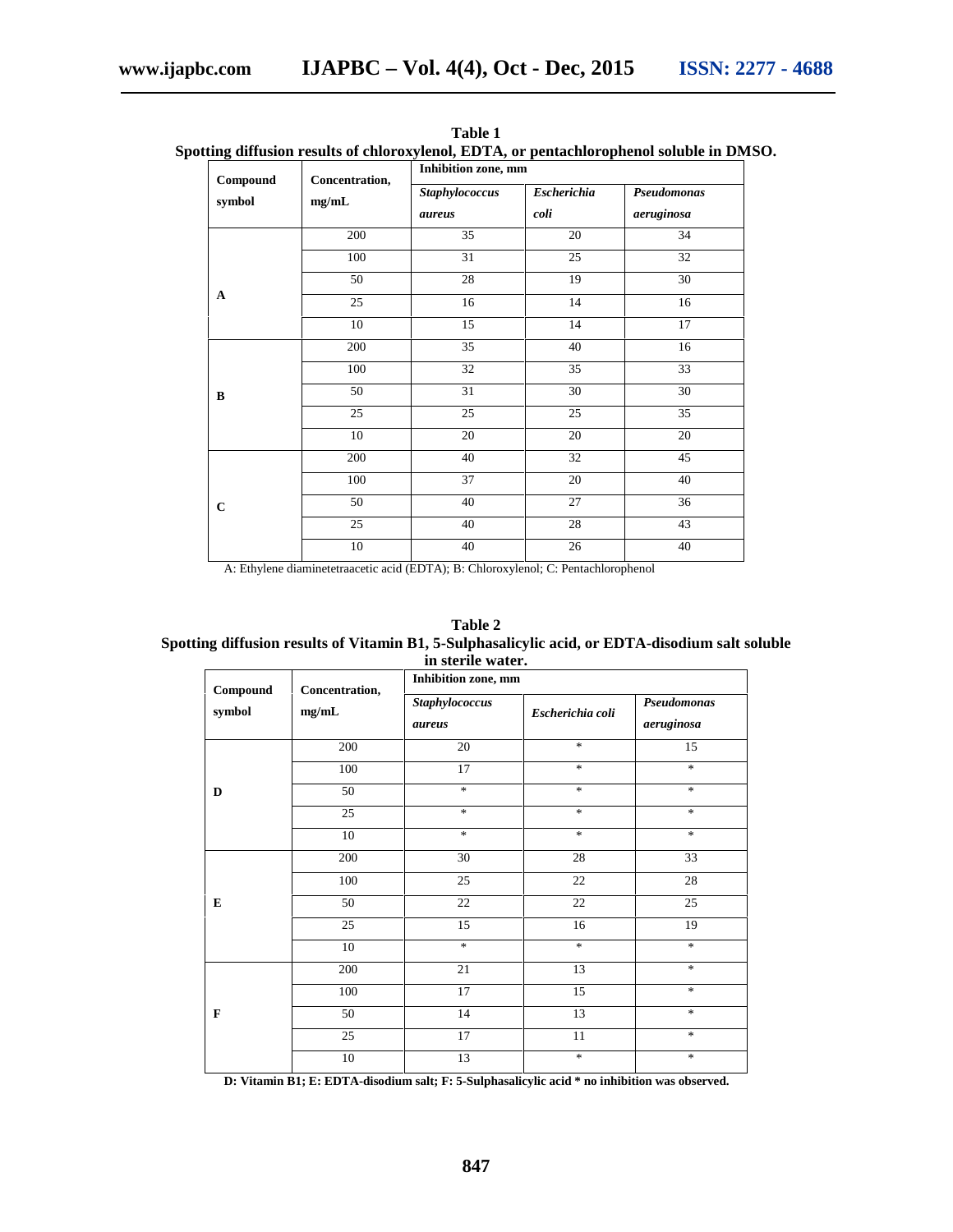| Compound<br>symbol | Weight,<br>mg | Inhibition zone, mm      |                            |                           |
|--------------------|---------------|--------------------------|----------------------------|---------------------------|
|                    |               | Staphylococcus<br>aureus | <b>Escherichia</b><br>coli | Pseudomonas<br>aeruginosa |
| A                  | 200           | 29                       | 20                         | 70                        |
|                    | 100           | 30                       | 27                         | 60                        |
|                    | 50            | 30                       | 29                         | 22                        |
|                    | 25            | 40                       | 32                         | 60                        |
|                    | $10\,$        | 40                       | 27                         | 55                        |
| B                  | 200           | 35                       | 30                         | 19                        |
|                    | 100           | 35                       | 25                         | 15                        |
|                    | 50            | 31                       | 25                         | 18                        |
|                    | 25            | 32                       | 23                         | 20                        |
|                    | 10            | 30                       | 25                         | 18                        |
| $\mathbf C$        | 200           | 37                       | 27                         | 62                        |
|                    | 100           | 30                       | 45                         | 23                        |
|                    | 50            | 35                       | 30                         | 20                        |
|                    | 25            | 40                       | $25\,$                     | $20\,$                    |
|                    | 10            | 40                       | 24                         | 16                        |

**Table 3 Direct Solid Disc results of chloroxylenol, EDTA, or pentachlorophenol soluble in DMSO.**

A: Ethylene diaminetetraacetic acid (EDTA); B: Chloroxylenol; C: Pentachlorophenol

**Table 4 Direct Solid Disc results of Vitamin B1, 5-Sulphasalicylic acid, or EDTA-disodium salt soluble in sterile water.**

| waiti.                                     |               |                     |                    |             |  |
|--------------------------------------------|---------------|---------------------|--------------------|-------------|--|
| $\label{subeq:compound} \textbf{Compound}$ | Weight,<br>mg | Inhibition zone, mm |                    |             |  |
| symbol                                     |               | Staphylococcus      | <b>Escherichia</b> | Pseudomonas |  |
|                                            |               | aureus              | coli               | aeruginosa  |  |
| D                                          | 200           | 62                  | 35                 | 32          |  |
|                                            | 100           | 56                  | 35                 | 30          |  |
|                                            | 50            | 50                  | 30                 | $30\,$      |  |
|                                            | 25            | 55                  | $\ast$             | $20\,$      |  |
|                                            | $10\,$        | 45                  | $\ast$             | 18          |  |
| E                                          | 200           | 65                  | 85                 | 65          |  |
|                                            | 100           | 40                  | 85                 | 63          |  |
|                                            | 50            | 75                  | 85                 | 58          |  |
|                                            | 25            | 55                  | 85                 | 54          |  |
|                                            | 10            | 42                  | 55                 | 42          |  |
| F                                          | 200           | 78                  | 70                 | 65          |  |
|                                            | 100           | 85                  | 85                 | 62          |  |
|                                            | 50            | 85                  | 85                 | 55          |  |
|                                            | 25            | 85                  | 85                 | 33          |  |
|                                            | 10            | 85                  | 85                 | 32          |  |

**D: Vitamin B1; E: EDTA-disodium salt; F: 5-Sulphasalicylic acid \* no inhibition was observed.**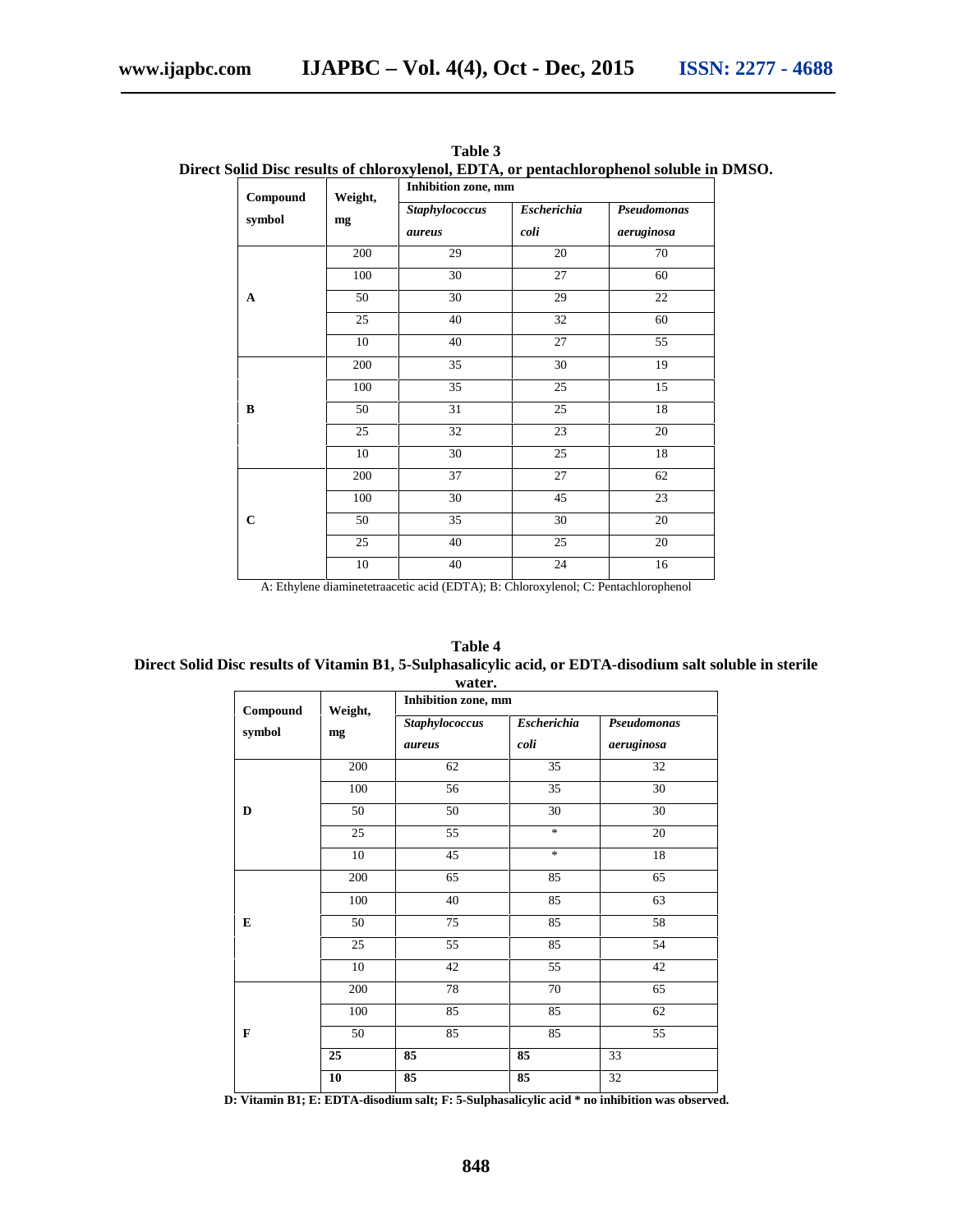

**Figure 1**

**Antibacterial activity of the tested samples in DMSO at different concentrations with spotting method**



**Antibacterial activity of the tested samples at different concentrations with Direct Solid Disc method.**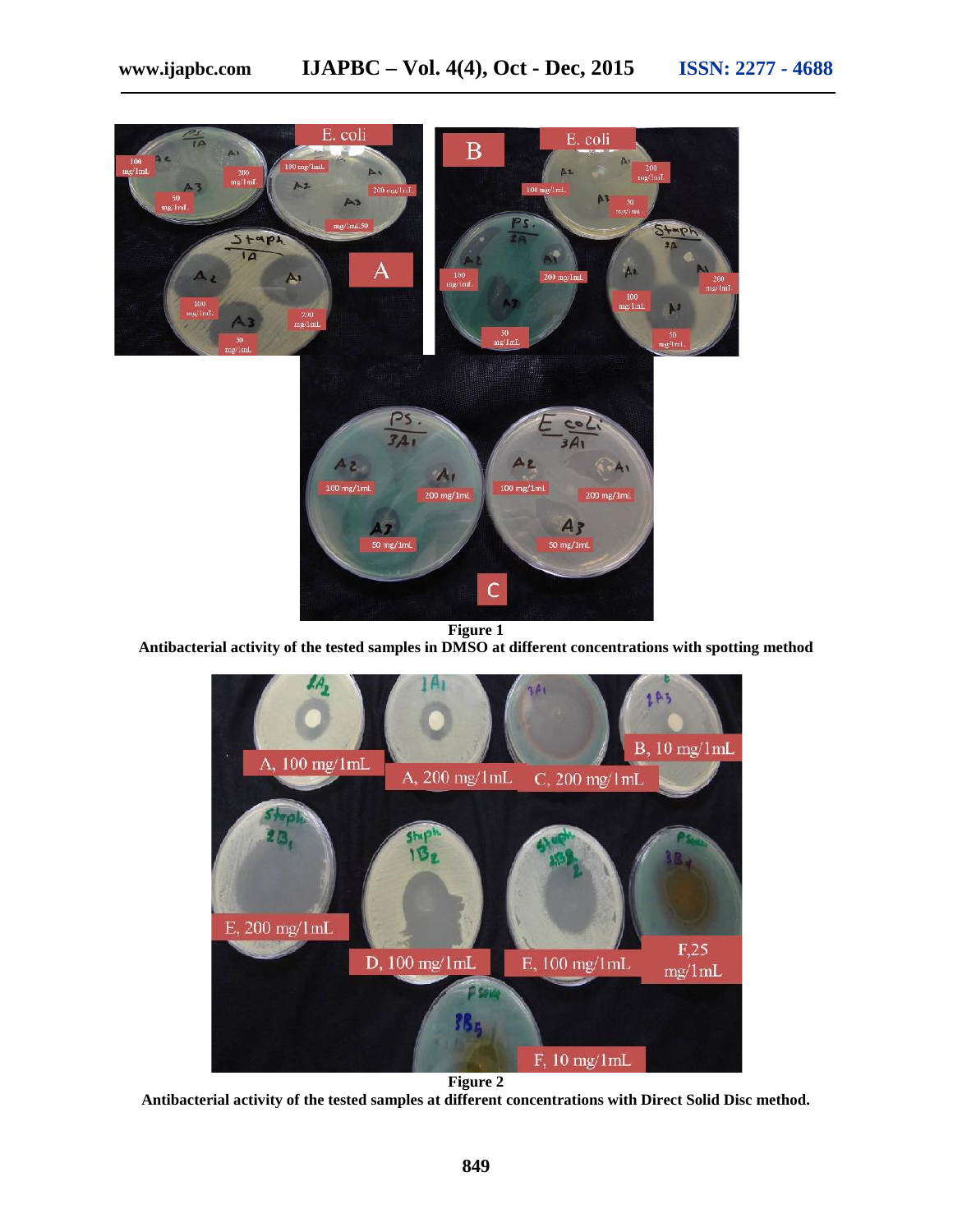#### **REFERENCES**

- 1. Choma I, Grzelak E. Bioautography detection in thin-layer chromatography, J. Chromatogr. A, 2011; 1218(19): 2684-2691.
- 2. Valodkar M, Modi S, Pal A, Thkore S. Synthesis and anti-bacterial activity of Cu, Ag and Cu–Ag alloy nanoparticles: A green approach. Mater. Res. Bull, 2011; 46(3): 384- 389.
- 3. Efthimiadou E, Karaliota A, Psomas G. Metal complexes of the third-generation quinolone antimicrobial drug sparfloxacin: Structure and biological evaluation, J. Inorg. Biochem, 2010; 104(4): 455-466.
- 4. B diceanu C, Larion C. Antimicrobial activity of some new thioureides from 2-thiopheneacetic acid. Farmacia, 2009; 57(4): 473-478.
- 5. Valgas C, de Souza S, Smânia E, Smânia A. Screening methods to determine antibacterial activity of natural products. Brazilian J. Microbiol*,* 2007; 38(2): 369-380.
- 6. Berghe D, and Vlietinck A. Screening methods for antibacterial and antiviral agents from higher plants. Edited by Dey P, Harbone J, Methods in Plant Biochemistry, Academic Press, London, 1991.
- 7. Valverde L, Cedillo F, Reyes G and Ramos M Synthesis and Antibacterial Activity of Pregnenolone-Vitamin B1 Conjugate. J. Mex. Chem. Soc, 2008; 52(2): 130-135.
- 8. Jayanthi P, Lalitha P. Antimicrobial activity of solvent extracts of Eichhorniacrassipes (Mart.) Solms. Der Pharma Chemica, 2013; 5(3):135- 140.
- 9. Sunder J, Singh D, Jeyakumar S, Kundu A, Kumar De A. Antibacterial Activity in Solvent Extract of Different Parts of Morinda citrifolia Plant. J. Pharm. Sci. Res, 2011; 3(8): 1404- 1407.
- 10. Sen A, Batra A. Evaluation of Antimicrobial activity of different solvent extracts of medicinal plant: Malia Azedarach L. Int. J. Curr. Pharm. Res, 2012; 4(2): 67-73.
- 11. Jeyaseelan E, Jenothiny S, Pathmanathan M, Jeyadevan J. Antibacterial activity of sequentially extracted organic solvent extracts of fruits, flowers and leaves of *Lawsonia inermis* L. from Jaffna. Asian Pac. J. Trop. Biomed. 2012; 2(10): 798–802.
- 12. Hammud, K. Synthesis, characterization of new heterocyclic derivatives, and Studying its possibility as surfactants, antimicrobial agents and corrosion inhibitors, PhD Thesis, 2013; Department of Chemistry, College of Science, University of Baghdad, Baghdad, Iraq.
- 13. Hassan H, El-Koussi N, Farghaly Z. Synthesis and antibacterial activity of pyridine bearing thiazoline and thiazolidine moieties. Chem. Pharm, Bull, 1998; 46(5): 863-866.
- 14. National Committee for Clinical Laboratory Standards (NCCLS). 1997. Performance standards for antimicrobial disk susceptibility tests. Approved standard M2- A6. National Committee for Clinical Laboratory Standards, Wayne, Pa.
- 15. Clinical and Laboratory Standards Institute (CLSI), 2006a, Performance Standards for Antimicrobial Disk Susceptibility Tests; Approved Standard—9<sup>th</sup> Edition M2-A9.
- 16. Clinical and Laboratory Standards Institute (CLSI), 2006b. Performance Standards for Antimicrobial Susceptibility Testing;  $16^{th}$ Informational Supplement M100- S16, Vol. 26 No. 3.
- 17. Basoglu S, Ulker S, Alpay-Karaoglu S, Demirbas N. Microwave-assisted synthesis of some hybrid molecules containing penicillanic acid or cephalosporanic acid moieties and investigation of their biological activities. Med. Chem. Res, 2014; 23, 3128–3143.
- 18. Azab M, Youssef M, El-Bordany E. Synthesis and Antibacterial Evaluation of Novel Heterocyclic Compounds Containing a Sulfonamido Moiety. Molecules, 2013; 18(1): 832-844.
- 19. Popiołek L, Kosikowska U, Mazur L, Dobosz M, Malm A. Synthesis and antimicrobial evaluation of some novel 1,2,4-triazole and 1,3,4-thiadiazole derivatives. Med. Chem. Res, 2013; 22(7): 3134–3147.
- 20. Salih N. Synthesis of New Heterocyclic Compounds Derived from Anthrone and Evaluation of Their Biological Activity. Um- Salama Sci. J, 2008; 5(4): 627- 637.
- 21. Jassim I, Mahmoud M, Majeed I. Synthesis of new heterocyclic rings including four, five and seven member rings with study their biological activity. Kerbala J. Pharm. Sci, 2011; 2: 134- 156.
- 22. Al-Smaisim R, Raauf A, Salman A. Synthesis, Characterization and Antimicrobial Activity of Some New 2-Mercapto Benzothiazole Heterocyclic Derivatives. Med. J. Babylon, 2010; 7(3-4): 422-430.
- 23. Ibraheem K, Al-Hadithi M and Al-Hity W. Synthesis, Characterization, and Biological activity of some Oxazepine and Oxazinane Derivatives from Reaction of Schiff bases with Some Cycloanhydride. J. Al-Anbar Univ. Pure Sci, 2007; 1(2): 47-61.